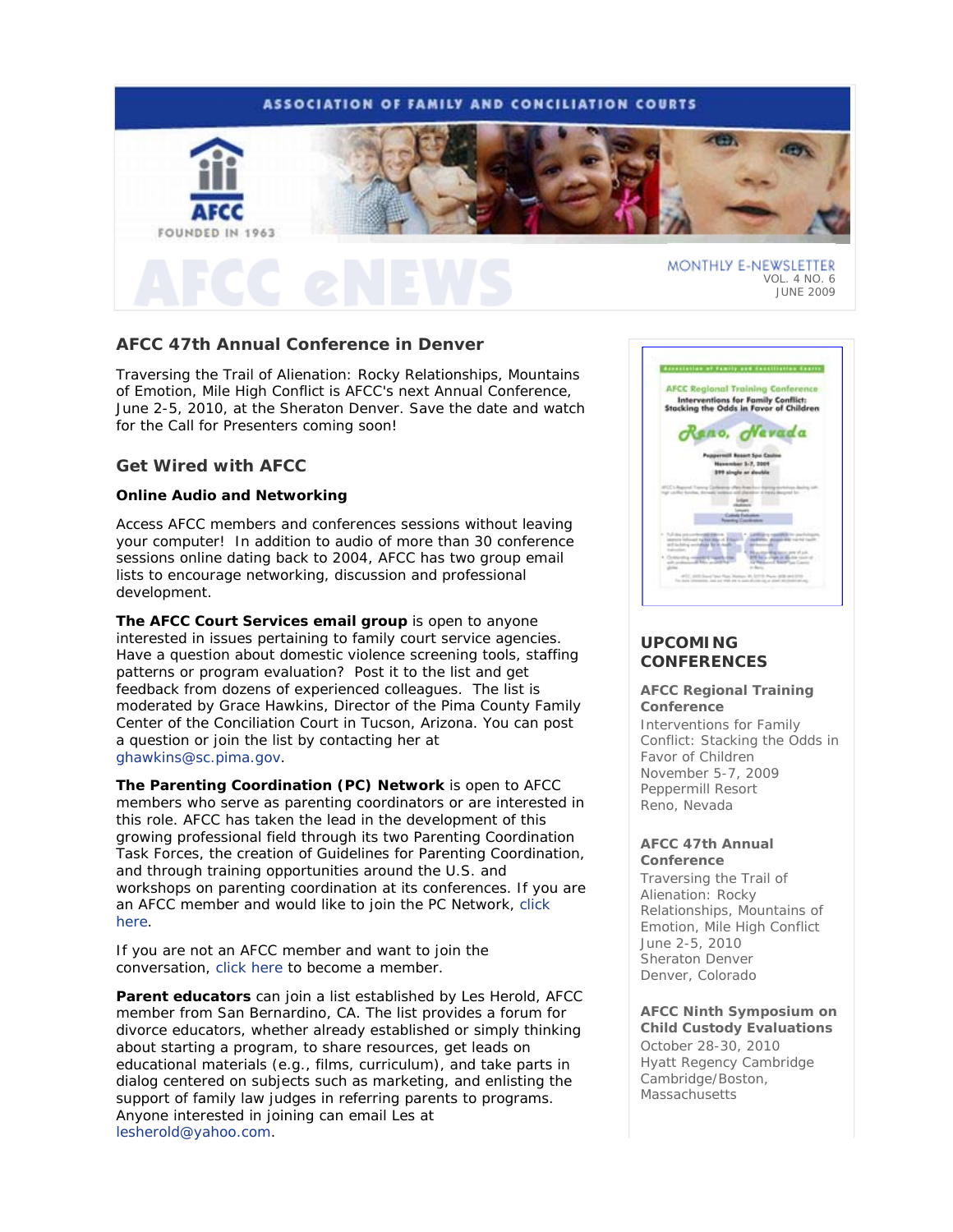### **Another way to stay connected – Join Facebook and Become a Fan of AFCC**

Check out the new photos from the annual conference in New Orleans and the AFCC Work Day on the AFCC Facebook fan page! Click here...

# **Florida Passes a Parenting Coordination Statute**

For those who have been following Florida's long journey toward PC legislation, Governor Charlie Crist signed bill CS/CS/CS SB 904 into law on June 16, 2009. Parenting Coordination is now a state statute to take effect in October of 2009.

Click here to read the specific law...

# **Discount for AFCC Members at APA**

The APA Practice Organization and the APA Office of Continuing Education in Psychology are offering an all-day workshop, *Parenting Coordination: Practice, Research, and the Interface Between Psychology and Law*, offering Parenting Coordination training for lawyers, judges, psychologists and other mental health professionals on August 5, 2009, in Toronto, Ontario.

Speakers include many AFCC members, including Shirley Ann Higuchi, JD; Debra K. Carter, Ph.D.; Robin M. Deutsch, Ph.D.; Roberta Eisen, M.Ed., LPC; Barbara Jo Fidler, Ph.D.; Joan B. Kelly, Ph.D.; and Matthew J. Sullivan, Ph.D.

To register, please call (800) 374-2721, ext. 5991 and mention you are an AFCC member in order to receive the discounted "member" rate. (Note: AFCC members will receive the member rate when enrolling in the Parenting Coordination workshop only. AFCC members must enroll by phone in order to receive the member price and cannot receive the member price by enrolling online.)

For more information, click here...

# **ASK THE EXPERTS**

**Top Ten Ways to Protect Your Kids from the Fallout of a High Conflict Break-up** 

*by Joan B. Kelly, Ph.D.* 

Joan B. Kelly is an author, therapist, mediator and parenting coordinator with four decades of experience working with high conflict parents who are separating. She offers her tips on how to protect the children from the fallout.

Read more...

# **FEATURED ARTICLE**

**A View of Mediation in the Future** 

*by James Melamed, courtesy of Mediate.com* 

I do my best to stay on top of the phenomenon and evolution of mediation. How is mediation growing and changing in the US and world? If one looks toward the future with an open mind, it is mind-blowing to consider where mediation may be going. Read more...

## **RESEARCH UPDATE**

### **AFCC 48th Annual Conference**

June 1-4, 2011 Hilton Orlando Bonnet Creek Resort Orlando, Florida

# **AFCC Innovations Series Books**



Innovations in Interventions with High Conflict Families More information... Purchase book...



Innovations in Family Law Practice More information... Purchase book...

# **JOIN AFCC**

Are you a member? Join or Renew...

AFCC offers member benefits that promote excellence in practice.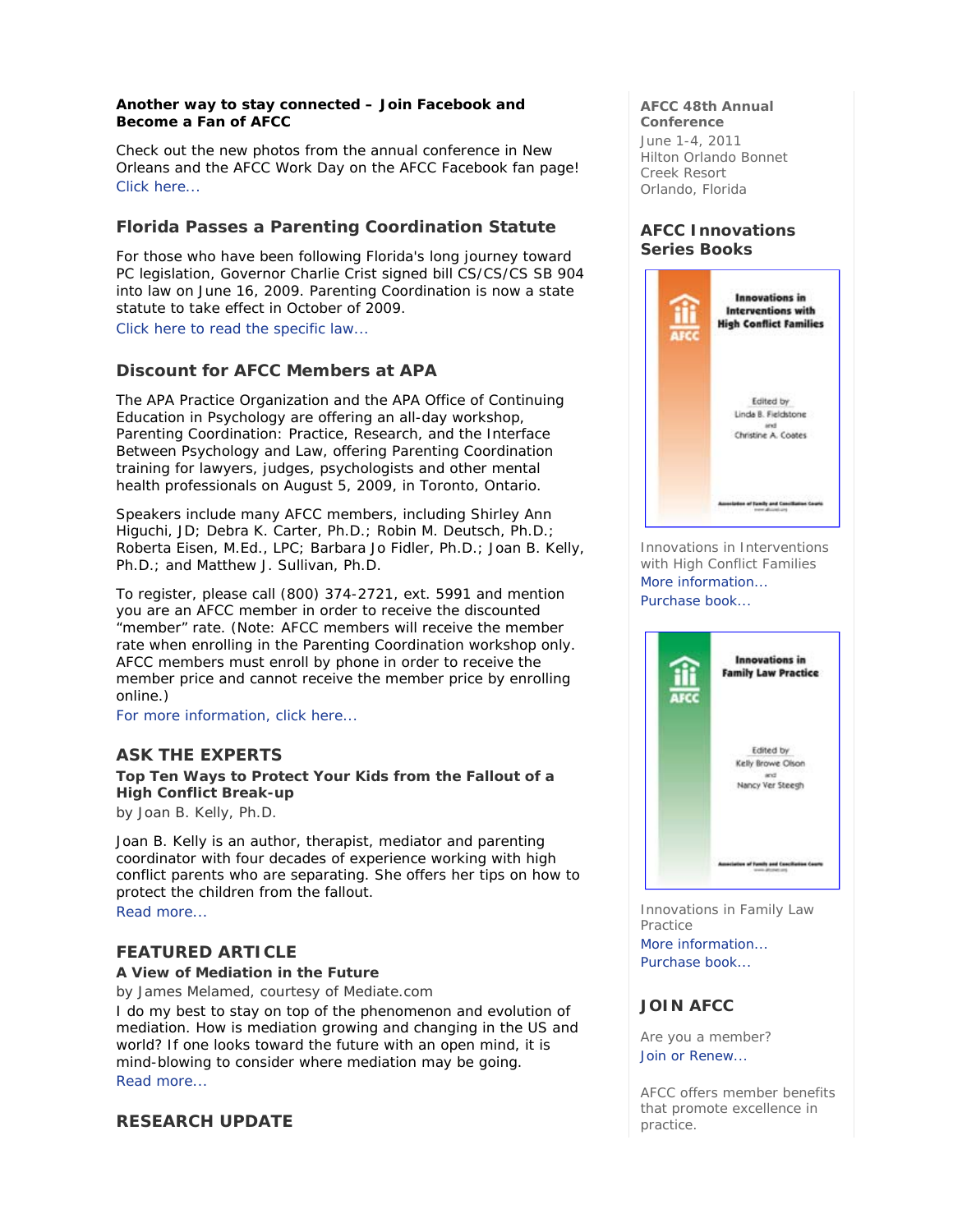## **Disagreements in Childrearing Practices Studied**

*Courtesy of J.M. Craig Press, Inc.* 

A key question, when considering best interest determinations, is the extent to which parents support their children's appropriate developmental needs and agree with each other about them. This study examines parenting style and how similarities or differences affect children.

Read more...

# **INTERNATIONAL NEWS**

**Drops from Down Under**  *by Hon. Graham Mullane (ret.)* 

The debate continues to rage in Australia as to the effect and merits of 2006 amendments to the Family Law Act intended to increase the involvement of separated fathers with their children. Read more...

# **New Online Parenting Education Program**

Two parenting education resources are now available at www.improvedparenting.com from Mediate.com:

"Four Keys to Successful Parenting" is a one-hour concise parenting education program; and "Improving Parent-Child Relationships" is a ten-hour complete parenting education curriculum.

In both, you see real parents and their children working with parenting expert, Carol Lynn Morse, Ph.D., to gain a new perspective on parent-child interactions and learn new skills. The purpose is to create an affordable and scalable resource for courts, agencies and professionals.

AFCC will be highlighting online divorce education programs. If you have an online program you'd like to share, please send the information to editor@afccnet.org.

# **INTERNET NEWS**

**Judge Reprimanded Over Use of Facebook**  *Courtesy of WXII12.com* 

Judge B. Carlton Terry Jr. received a public reprimand from the Judicial Standards Commission for communicating with a lawyer from a trial he was presiding over. Read more...

View member benefits...

# **EMAIL UPDATE**

Subscribe, Unsubscribe or Update Your Email Address AFCC will never share, distribute or publicize your email address.

# **ABOUT AFCC eNEWS**

*AFCC eNEWS* is a monthly e-newsletter published by the Association of Family and Conciliation Courts (AFCC). *AFCC eNEWS* provides professionals with time sensitive and up-to-date topics including practice tips, research innovations and international news.

AFCC eNEWS archive...

### **Web Site Version:**

If you are having trouble viewing this email correctly, please view the Web site version by clicking here.

### **Editor:**

Leslye Hunter editor@afccnet.org

AFCC welcomes your comments, questions or feedback. Please email the editor by clicking here.



6525 Grand Teton Plaza Madison, WI 53719 Phone: 608.664.3750 Fax: 608.664.3751 www.afccnet.org

Professionals dedicated to improving the lives of children and families through the resolution of family conflict

.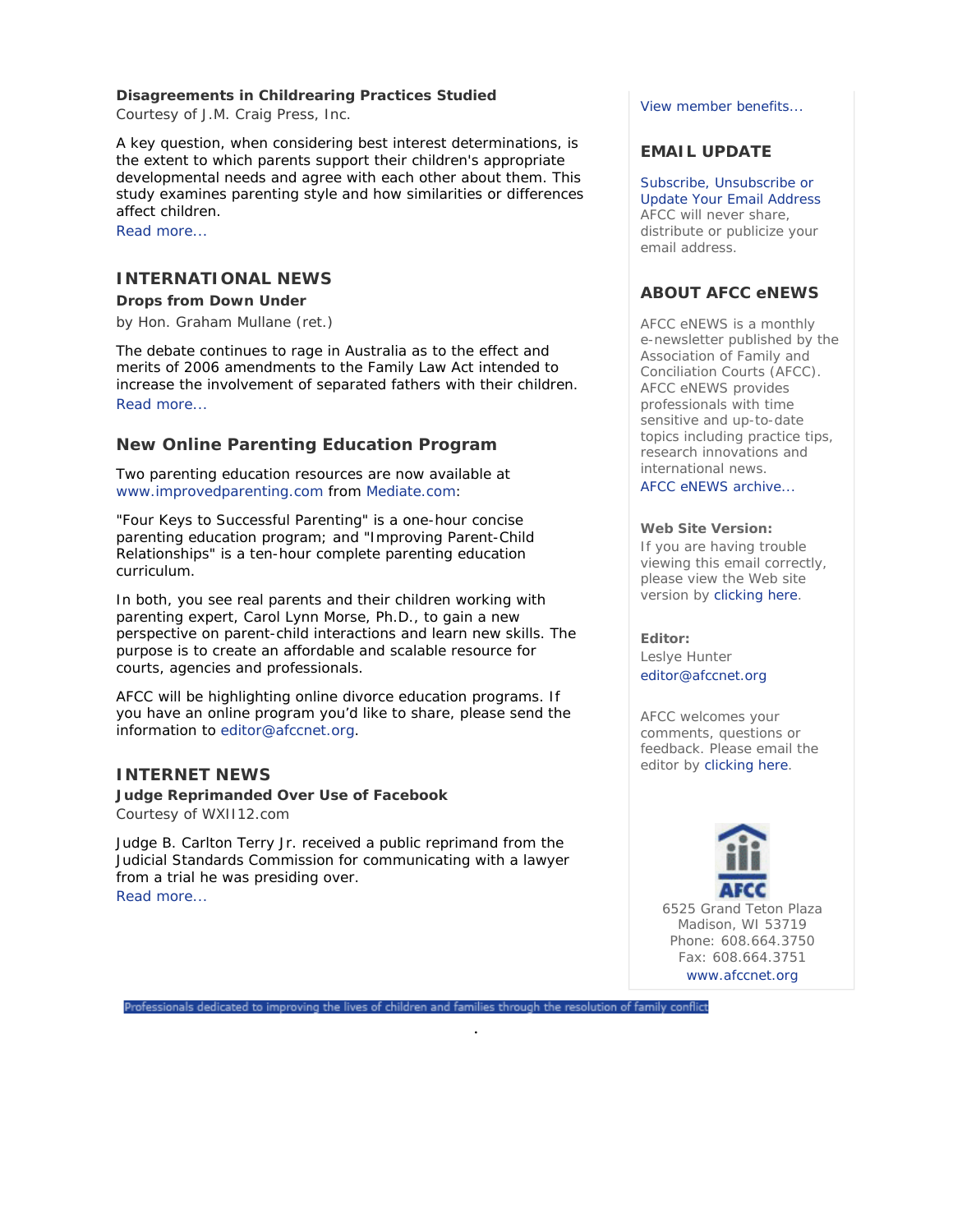



### **MEMBER CENTER**

**Family Court Review** 

**AFCC Conference Audio** 

**AFCC News** 

- **Member Directory**
- **Member Resources**
- **Chapter Resources**

### **AFCC HOME**



**Disagreements in Childrearing Practices Studied**  *Courtesy of J.M. Craig Press, Inc.*

*Barnett, M. A., Deng, M., Mill-Koonce, W. R., Willoughby, M., and Cox, M. [2008]. Interdependence of Parenting of Mothers and Fathers of Infants. Journal of Family Psychology, 22, 561-573.*

A key question, when considering best interest determinations, is the extent to which parents support their children's appropriate developmental needs and agree with each other about them. This study examines parenting style and how similarities or differences affect children.

The authors observed ten minutes of free play with a child and each of his/her parents separately; on average, the children were 7 months old. Both parents completed a questionnaire regarding their childrearing attitudes. Ninety-seven families were studied; 42% were African-American. On average, the parents had three years of college. The free play was evaluated in terms of negative vs. sensitive parenting.

The authors found that:

- Mothers demonstrated significantly higher levels of sensitive parenting than fathers.

- Higher levels of sensitive parenting were found when both parents agreed with this parenting style, and these parents also agreed that they had a better marital relationship.

- When one parent exhibited negative parenting, the chances increased that the other parent would as well.

- Fathers were more likely to show negative parenting toward their sons and not their daughters, while mothers' style did not differ based on sex of the child.

- The African-American parents generally exhibited higher levels of negative parenting when compared to the Caucasian parents.

#### **Critical Analysis**

This is the first study we have seen that examines parenting at such a detailed level. Also, the number of participants is more than adequate, and African-Americans were well represented. In terms of limitations, the observation was only ten minutes, which limits the generalizability of the findings. Second, this study is cross-sectional. That is, there was no follow up to determine if the parents were still behaving in the same way they were when originally observed. Third, we do not know why the authors chose to evaluate such young children, and we wonder if the differences would have been greater had the children been older and more active.

#### **Recommendations**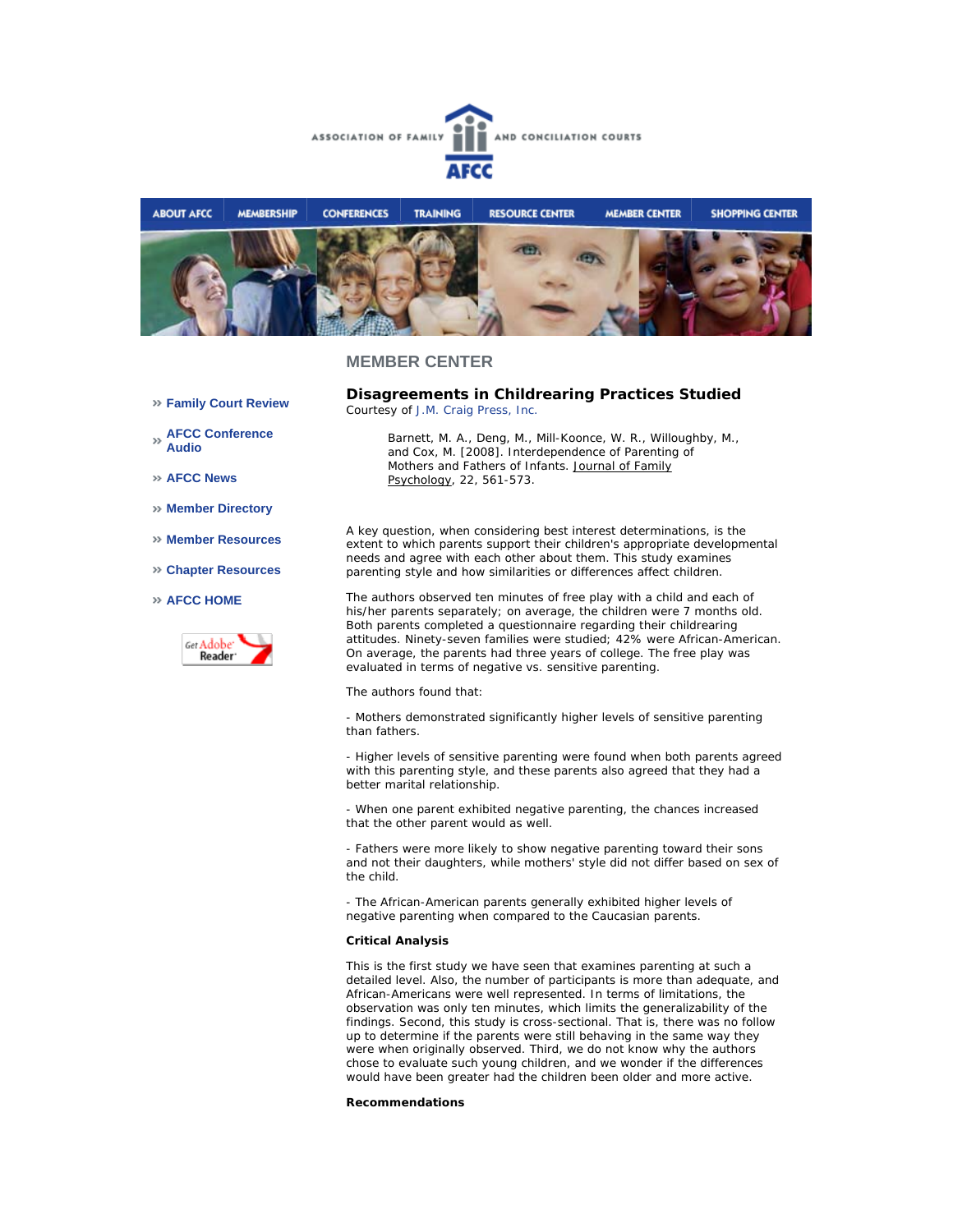CCEs and PCs should consider the results of this study seriously. Those parents who agreed with each other and supported their children prior to divorce may be most likely to continue doing so after divorce, and their children are more likely to do well. When parents disagreed with each other, parenting quality deteriorated. Even if one parent were sensitive in his/her childrearing, s/he was more likely to become more negative as a result of the other parent's behavior. In other words, it appears as if one parent's negative behavior is prone to affect the other. What we do not know is whether or not this phenomenon continues post-divorce. Would a negative parent still bring down the other parent even when they no longer live together? Or would that parent change his/her behavior because s/he was no longer married. Because this can be a dynamic process during the pendency of divorce, we recommend that CCEs and PCs inquire as to the degree to which parents agreed/disagreed about childrearing when their children were first born. If the parents were sensitive and agreed from the outset, we need worry less about the outcomes for their children. On the other hand, if a CCE or PC observes gate- keeping on the part of one of the parents, s/he should consider examining the parenting styles of both, since those differences may have prompted the gate-keeping behavior. Collateral sources for making such determinations may be invaluable.

*For this as well as other valuable research visit J.M. Craig Press online at www.jmcraig.com or call (877) 960-1474. AFCC members receive a 25% discount on all J.M. Craig Products.*

J.M. Craig Press, Inc., 12810 Hillcrest Road, Suite 217 Dallas, TX 75230 (972) 960-1472 or (877) 960-1474

*Copyright © 1999 - 2009 J.M. Craig Press, Inc.*

6525 Grand Teton Plaza, Madison, WI 53719 Phone 608.664.3750 Fax 608.664.3751 afcc@afccnet.org www.afccnet.org

Search - Site Map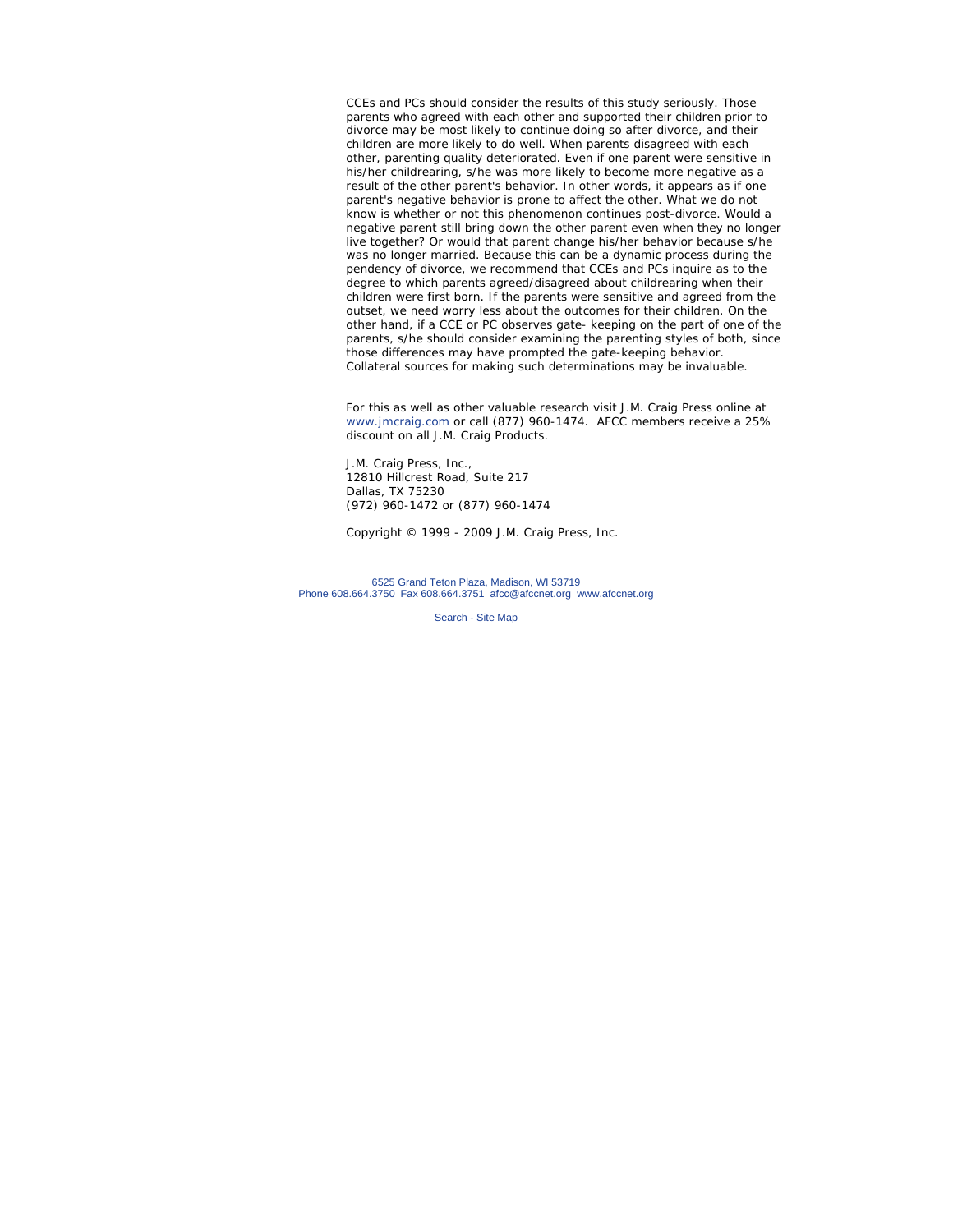



### **MEMBER CENTER**

- **Family Court Review**
- **AFCC Conference Audio**
- **AFCC News**
- **Member Directory**
- **Member Resources**
- **Chapter Resources**

#### **AFCC HOME**



**Drops from Down Under** *By Hon. Graham Mullane (ret.), LL.M., MJS, Newcastle, NSW, Australia*

#### **The Shared Parenting Debate**

The debate continues to rage in Australia as to the effect and merits of 2006 amendments to the Family Law Act intended to increase the involvement of separated fathers with their children. The "shared parenting" amendments establish a presumption that children's interests are best served by "equal shared parental responsibility" and provide that if there is already, or a court is about to order, equal shared parental responsibility, a court deciding living arrangements for the child must consider making an order for the child to spend equal time with each parent or "substantial and significant time" with each.

Both the men's and women's lobbies have applauded some decisions of the courts and attacked others. There are very few occasions when both lobbies were pleased with the same decision.

The criticisms from the men's lobbies are generally about not giving fathers more time with their children. Their complaints are often expressed in terms of injustice to the father. But the Family Law Act provides that the interests of the child are the paramount consideration and does not mention parents' interests or parents' rights in the list of 14 matters courts are required to take into account when deciding children's cases.

The criticisms from the women's lobby are mostly about ordering children to spend time with their fathers when it is unsafe because of the risk of violence and/or other abuse. Since early this year, there has been a national campaign to highlight the dangers children face under some court decisions in the family law jurisdiction. It has included numerous academics, some of whom have conducted relevant research, generally with small samples.

There are criticisms of the amendments misleading parents into thinking equal time arrangements are good for even babies and very small children, when in fact the equal time arrangement the parents impose on the child may either prevent the child from developing any secure attachment or destroy an attachment (or attachments) already established. Research by Linda Sweet and Charmain Power of Flinders University found that some children under 12 months are being subjected to equal shared care, even though they are being breastfed. The arrangement may subject the child frequently to hours of car travel between the parents, sometimes even daily.

Another criticism from the women's lobby has been that shared parenting is being ordered where the parents have poor communications and serious conflict. They assert this to be contrary to children's interest, as to have such an arrangement increases the children's exposure to the adult conflict.

There has been research about interim proceedings where there are allegations of a risk of abuse by the father. It shows that since the amendments, courts are more likely to make interim orders for the child to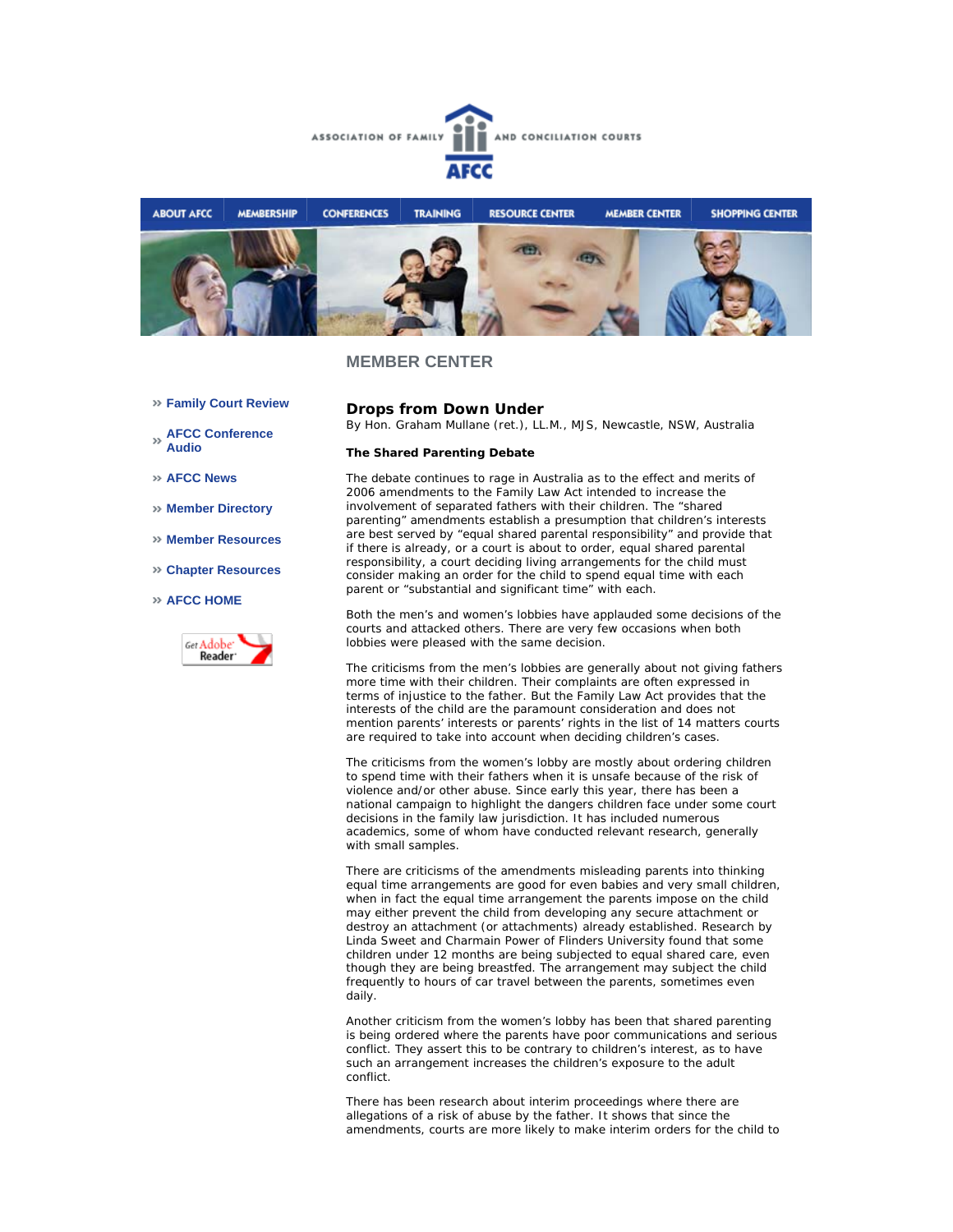spend unsupervised time with the father. The incidence of such interim orders among cases where the final outcome is "no contact" has increased. However, the research also shows no significant change in the incidence of "no contact" outcomes in the final hearings.

The Court's statistics show that the incidence of outcomes giving fathers residence of children has declined from 19% in 1999-2000 to 17% after 2006. But the number of outcomes of equal time has increased from 6% to 15%. Fathers have been given at least equal time in 32% of the final outcomes. The outcomes include orders made by consent. Some commentators express concern that the amendments have given the public and litigants the wrong impression that equal shared care is the norm, leading fathers to seek such an outcome and mothers to consent to it because they believe it is the likely result of a defended hearing. Court statistics and research show that equal shared care is the least durable parenting arrangement for separated couples and most such arrangements fail within 18 months.

Research results released in June concerned a sample of relocation decisions by the Family Court comprising 20 cases before the amendments and 30 cases after. The results showed that relocation applications by custodial parents (mostly mothers) seeking to move with the children are less likely to succeed since the amendments. Whereas 75% of the applications before the amendments succeeded, only 50 % of the applications after the amendments succeeded. However, one would be concerned at the small size of the samples.

In June there was also media reporting of allegedly bad outcomes from numerous cases where custodial mothers were unsuccessful in relocation cases. One of those decisions concerned a couple who moved with their 5 year old daughter from Sydney to a remote mining town in Queensland so the father could take up well-paid employment. Six months later when the father ended the marriage, the mother, the child's primary carer, returned to Sydney with the child. Her reasons included the fact that with such high rents in the mining town she could afford only caravan accommodation for herself and the daughter. The Family Court ordered the mother to return to the mining town, as otherwise the daughter could not maintain a close relationship with her father.

In May, there were rallies across the nation by professionals and separated mothers highlighting many cases where children have been subjected to arrangements that have involved death, abuse or other damage to the child. There has been considerable media reporting of cases where the new legislation has allegedly failed children, particularly cases where a parent has killed a child or children.

There is a petition circulating nationally seeking to have the Family Law Act amended to resemble the New Zealand approach so that where any violence is proved the onus is on the perpetrator to prove the child will be safe with him/her before a court can make any order for the child to spend any time with that person.

In June, Professor Patrick Parkinson, one of the architects of the shared parenting amendments as then chair of the Family Law Council (a statutory body that advises the Government on such issues) was reported in The Australian newspaper as conceding that the amendments are deeply flawed and must be amended or revoked and replaced by something new. The current chair of the Council, Professor John Wade, was reported as agreeing with that view.

The Australian Institute of Family Studies is to research the effect of the 2006 Amendments and report by December. The Attorney General has also instructed his own department to review the 2006 amendments and report to him by the end of the year.

6525 Grand Teton Plaza, Madison, WI 53719 Phone 608.664.3750 Fax 608.664.3751 afcc@afccnet.org www.afccnet.org

Search - Site Map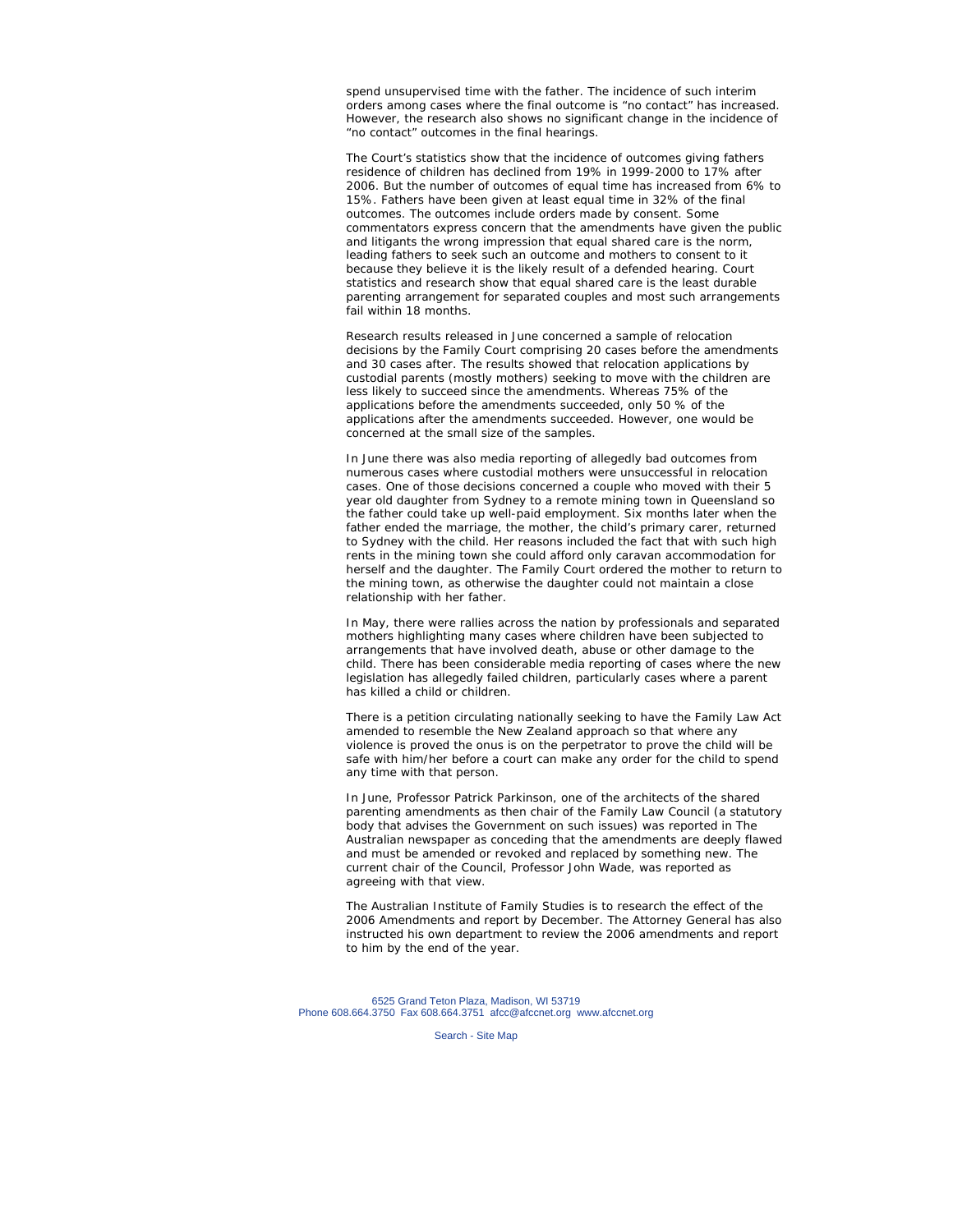



### **MEMBER CENTER**

### **Family Court Review**

**AFCC Conference Audio** 

**AFCC News** 

- **Member Directory**
- **Member Resources**
- **Chapter Resources**

### **AFCC HOME**



# **ASK THE EXPERTS**

### **Top Ten Ways to Protect Your Kids from the Fallout of a High Conflict Break-up**

*By Joan B. Kelly, Ph.D.* 

#### **1. Talk to your children about your separation**

Studies show that only 5 percent of parents actually sit down, explain to their children when a marriage is breaking up, and encourage the kids to ask questions. Nearly one quarter of parents say nothing, leaving their children in total confusion. Talk to your kids. Tell them, in very simple terms, what it all means to them and their lives. When parents do not explain what's happening to their children, the kids feel anxious, upset and lonely and find it much harder to cope with the separation.

### **2. Be discreet**

Recognize that your children love you both, and think of how to reorganize things in a way that respects their relationship with both parents. Don't leave adversarial papers, filings and affidavits out on your kitchen counter for children to read. Don't talk to your best friend, your mother or your lawyer on the phone about legal matters or your ex when the kids are in the next room. They may hear you. Sometimes kids creep up to the door to listen. Even though they're disturbed by conflict and meanness between their parents, kids are inevitably curious - and ill-equipped to understand these adult matters.

#### **3. Act like grown-ups: keep your conflict away from the kids**

People with personality disorders have chronic internal distress and/or ongoing impairment of social functioning in many settings. They are characterized by an inability to reflect on their own behavior and an inability to adapt their behavior to changing circumstances. This is part of who they are. There are at least ten different types of personality disorders.

#### **4. Dad, stay in the picture**

Long-term studies show that the more involved fathers are after separation and divorce, the better. Develop a child-centered parenting plan that allows a continuing and meaningful relationship with both parents. Where a good father-child relationship exists, kids grow into adolescence and young adulthood as well-adjusted as married-family children. High levels of appropriate father involvement are linked to better academic functioning in kids as well as better adjustment overall. That's true at every age level and particularly in adolescents. Fathers, be more than a "fun" dad. Help with homework and projects, use appropriate discipline, and be emotionally available to talk about problems.

#### **5. Mom, deal with anger appropriately**

In their anger and pain, mothers may actively try to keep Dad out of the children's lives - even when they are good fathers whom the children love. When you're hurting, it's easy to think you never want to see the ex again, and to convince yourself that's also best for the kids. But children's needs during separation are very different from their parents. Research reports children consistently saying, "Tell my dad I want to see him more. I want to see him for longer periods of time. Tell my mom to let me see my dad."